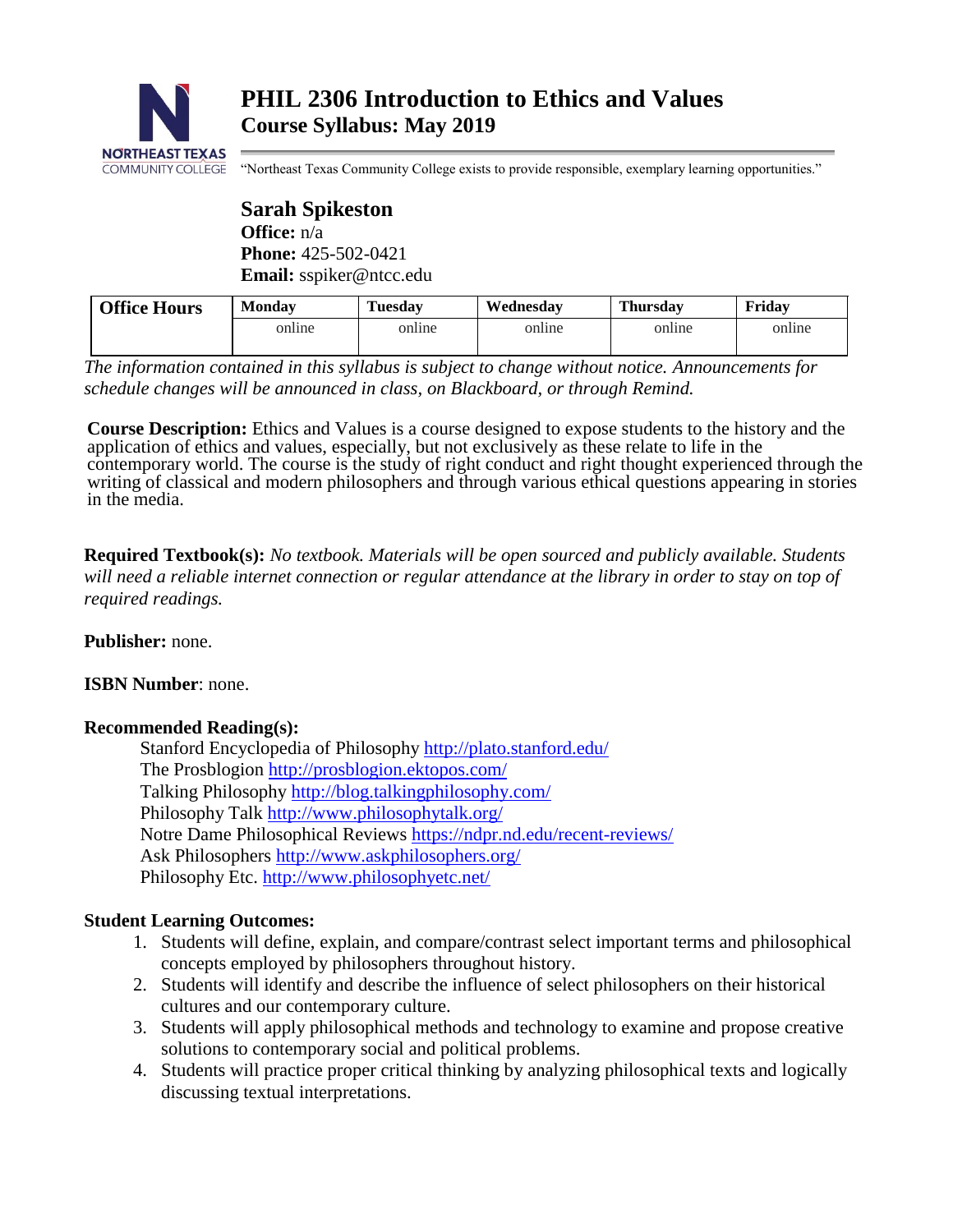## **Course Objectives:**

- 1. Students will analyze and articulate the theoretical principles that guide moral life, applying historical principles to modern examples.
- 2. Students will critically evaluate the content, causes, and effects of ethically significant events, questions, and decisions, articulating courses of action accurately, thoroughly, and in-depth without indication of personal belief (unless specifically requested).
- 3. Students will display an air of respect and understanding for philosophically and morally complex and sometimes sensitive issues.
- 4. By analyzing the opposition, students will develop their own moral voice, moving beyond simple claims to well-documented, supported arguments.

## **Lectures & Discussions:**

Lectures and/or discussions will be based on the chapters in the textbook and articles brought in by the students and posted via Blackboard.

## **Evaluation/Grading Policy:**

Students will be tested on assigned readings and materials in class. All reading materials in the course are considered to be required, rather than optional. Previous arrangements must be made when it is necessary to miss a quiz/exam. In the case of an emergency where prior notification is unavailable, students must provide proof of an excused extenuating circumstance in order to make up the test.

The final grade for the class will follow a standard percent grade scale:

 $A = 90-100$  $B = 80-89$  $C = 70-79$  $D = 60-69$  $F =$ Below 60

I do not "round up" grades at the end of the semester. I provide plenty of extra credit throughout the course of the semester so that you can "round up" your own grade through academic work.

## **Tests/Exams:**

Two exams will be given (midterm and final). A respondus lockdown browser will be used for exams.

Previous arrangements must be made when it is necessary to miss an exam. In the case of an emergency where prior notification is unavailable, students must provide proof of an excused absence in order to make up the test.

Test dates are listed in Blackboard in their dated folders.

## **Assignments:**

All assignments have been posted to Blackboard, separated by Unit. Assignments are split into 4 Units. Assignment dates are listed in Blackboard in their dated folders.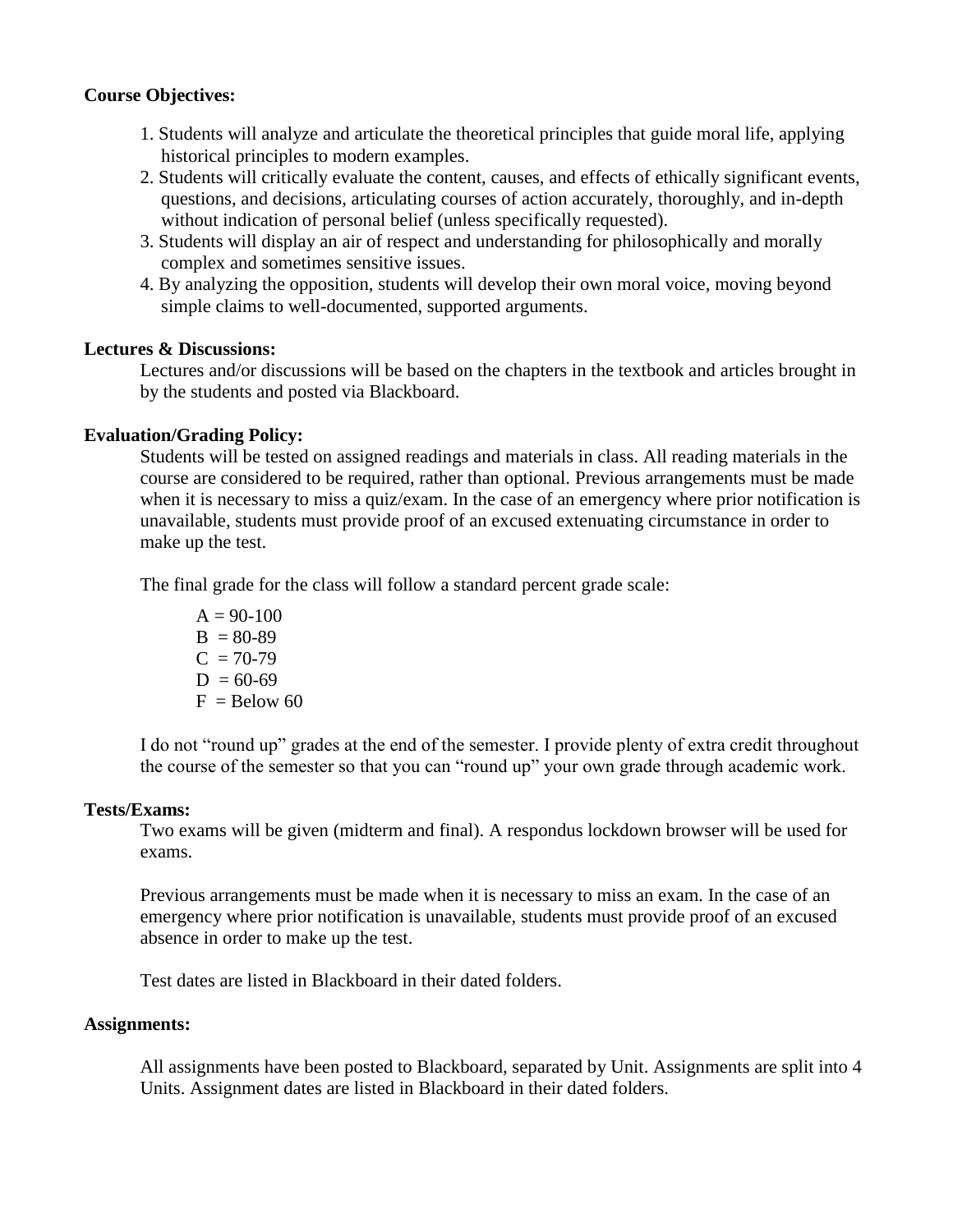Assignments are subject to online electronic plagiarism checkers as well as old fashioned "Google checking". Papers that attempt to cite but do so incorrectly will be given a zero and returned for resubmission. Papers that do not attempt to cite at all will receive a zero with no opportunity for resubmission. The resubmission opportunity will be noted in the grading comments on Blackboard.

#### **Student Responsibilities/Expectations:**

Since the online lecture-discussion method will be employed in this class, regular attendance is highly encouraged. Students who have not attended class by the  $12<sup>th</sup>$  class day (or equivalent for shorter terms) will be removed from the course.

Students must log in daily. If the attendance policy is broken, the instructor will examine the reasons for the student's absences, the student's work in the class, and determine whether it is in the student's best interest to remain in the class. If the student breaks the attendance policy, the instructor may begin withdrawal procedures (up to the college's withdrawal deadline) or may fail the student for the course (after the college's withdrawal deadline has passed).

From time to time, students may be offered extra credit. These optional assignments will be announced via Blackboard. Typically, extra credit will be added to assignments grades and are weighted accordingly.

Late Work? Students are expected to complete all assignments by the due date and time stated. All assignments and exams are due by 11:59 pm on their scheduled date. No late work will be accepted for credit and no make-up work will be permitted except for medical emergencies, official college activities, or personal emergency situations. A medical emergency is defined as sickness requiring hospitalization or isolation. All medical emergencies must be verified by a doctor's note. An official college activity is any activity that the college has mandated for students. Athletes must provide a complete list of travel arrangements at the beginning of the semester. Athletes must notify me personally (not by coach email) of a conflict so they can complete the work **before** the excused absence day. Otherwise, the absence will not be excused.

A personal emergency is limited to death of a relative or unforeseeable and immediate hardship. All excuses for make-up work must be verified by the instructor. It is the student's responsibility to contact the instructor to schedule make-up work due to a medical or personal emergency. The instructor may permit or deny make-up work.

Students are expected to **check daily** the campus email account and the course Blackboard for any course changes, announcements, and assignments. Failure to check regularly the campus email and the course Blackboard may result in missed work and academic penalties. To access the course website on Blackboard, follow these steps:

- 1. Log on to the NTCC My Eagle Portal at mycampus.ntcc.edu.
- 2. Your portal Login name is your first name initial + your last name + last 3 digits of your social security number. The Password is your date of birth in an 8 digit format mmddyyyy.
- 3. Under the "Launch Pad" click on the Blackboard Icon.
- 4. After logging in, under the My Courses list, select the link associated with this class.
- 5. Blackboard Mail is found on the left-hand side of the course home page.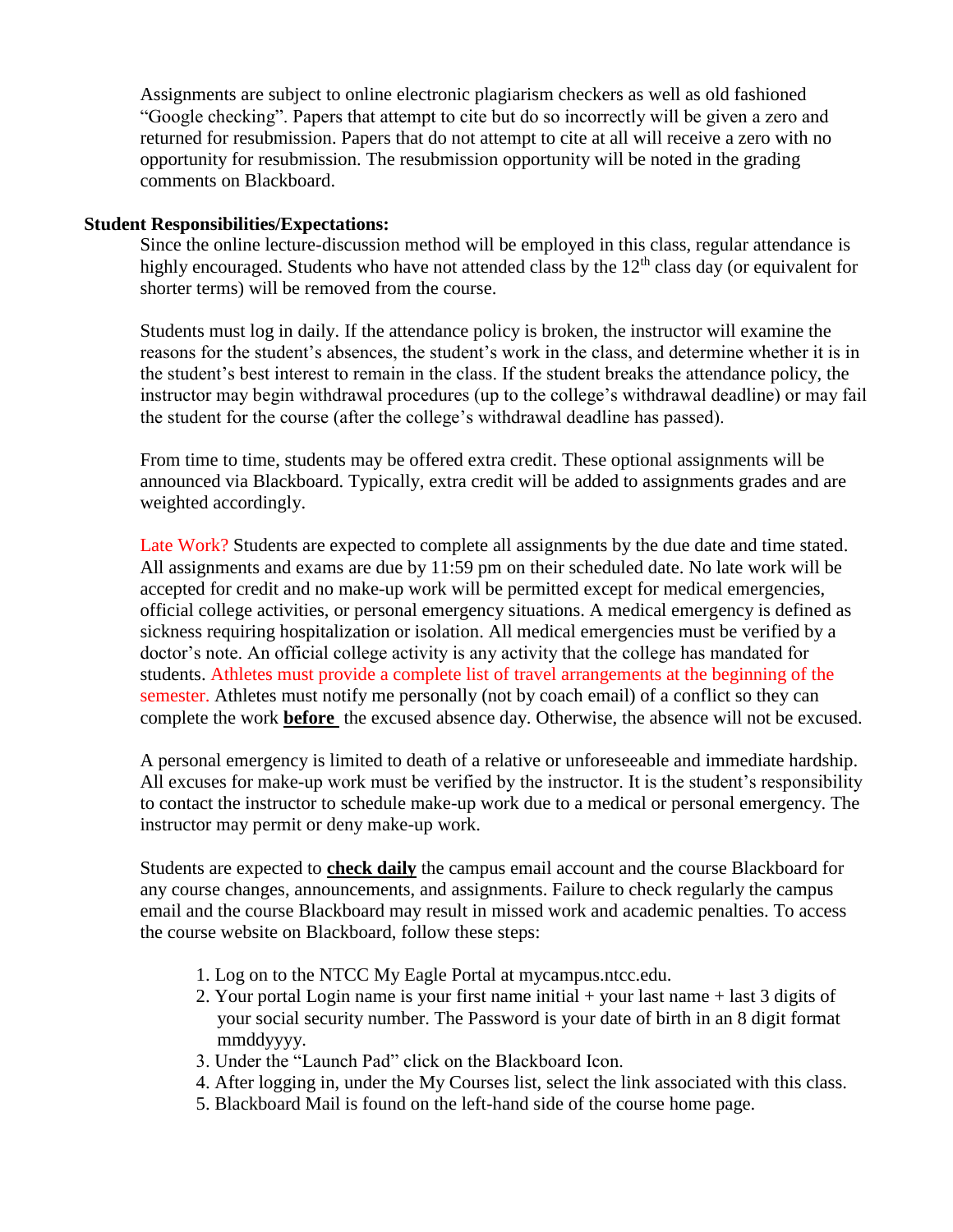#### **Cell Phones:**

*ALL CELL PHONES* ARE TO BE TURNED OFF UPON ENTERING THE CLASSROOM. NO EXCEPTIONS. TEXTING IS NOT ACCEPTABLE. VIOLATIONS MAY RESULT IN YOUR PHONE BEING TAKEN BY THE INSTRUCTOR. IN CASE OF EMERGENCY THE BUILDING SECRETARY WILL BRING A MESSAGE TO THE CLASSROOM. THE SECRETARY'S PHONE NUMBER IS 903-434-8255.

### **NTCC Academic Honesty Statement:**

Students are expected to complete course work in an honest manner, using their intellects and resources designated as allowable by the course instructor. Students are responsible for addressing questions about allowable resources with the course instructor. NTCC upholds the highest standards of academic integrity. This course will follow the NTCC Academic Honesty policy stated in the Student Handbook.

### **Academic Ethics:**

The college expects all students to engage in academic pursuits in a manner that is beyond reproach. Students are expected to maintain complete honesty and integrity in their academic pursuit. Academic dishonesty such as cheating, plagiarism, and collusion is unacceptable and may result in disciplinary action. Refer to the student handbook for more information on this subject.

### **ADA Statement:**

It is the policy of NTCC to provide reasonable accommodations for qualified individuals who are students with disabilities. This College will adhere to all applicable federal, state, and local laws, regulations, and guidelines with respect to providing reasonable accommodations as required to afford equal educational opportunity. It is the student's responsibility to request accommodations. An appointment can be made with Katherine Belew, Academic Advisor/Coordinator of Special Populations located in Student Services. She can be reached at 903-434-8264. For more information and to obtain a copy of the Request for Accommodations, please refer to the NTCC website - [Special Populations.](http://www.ntcc.edu/index.php?module=Pagesetter&func=viewpub&tid=111&pid=1)

## **Family Educational Rights and Privacy Act** (**FERPA**):

The Family Educational Rights and Privacy Act (FERPA) is a federal law that protects the privacy of student education records. The law applies to all schools that receive funds under an applicable program of the U.S. Department of Education. FERPA gives parents certain rights with respect to their children's educational records. These rights transfer to the student when he or she attends a school beyond the high school level. Students to whom the rights have transferred are considered "eligible students." In essence, a parent has no legal right to obtain information concerning the child's college records without the written consent of the student. In compliance with FERPA, information classified as "directory information" may be released to the general public without the written consent of the student unless the student makes a request in writing. Directory information is defined as: the student's name, permanent address and/or local address, telephone listing, dates of attendance, most recent previous education institution attended, other information including major, field of study, degrees, awards received, and participation in officially recognized activities/sports.

## **Schedule of Activities:**

See weekly chapter folders listed in Blackboard. Due dates are listed in the title of the folder, then divided into subfolders. Students are encouraged to complete approximately one subfolder a